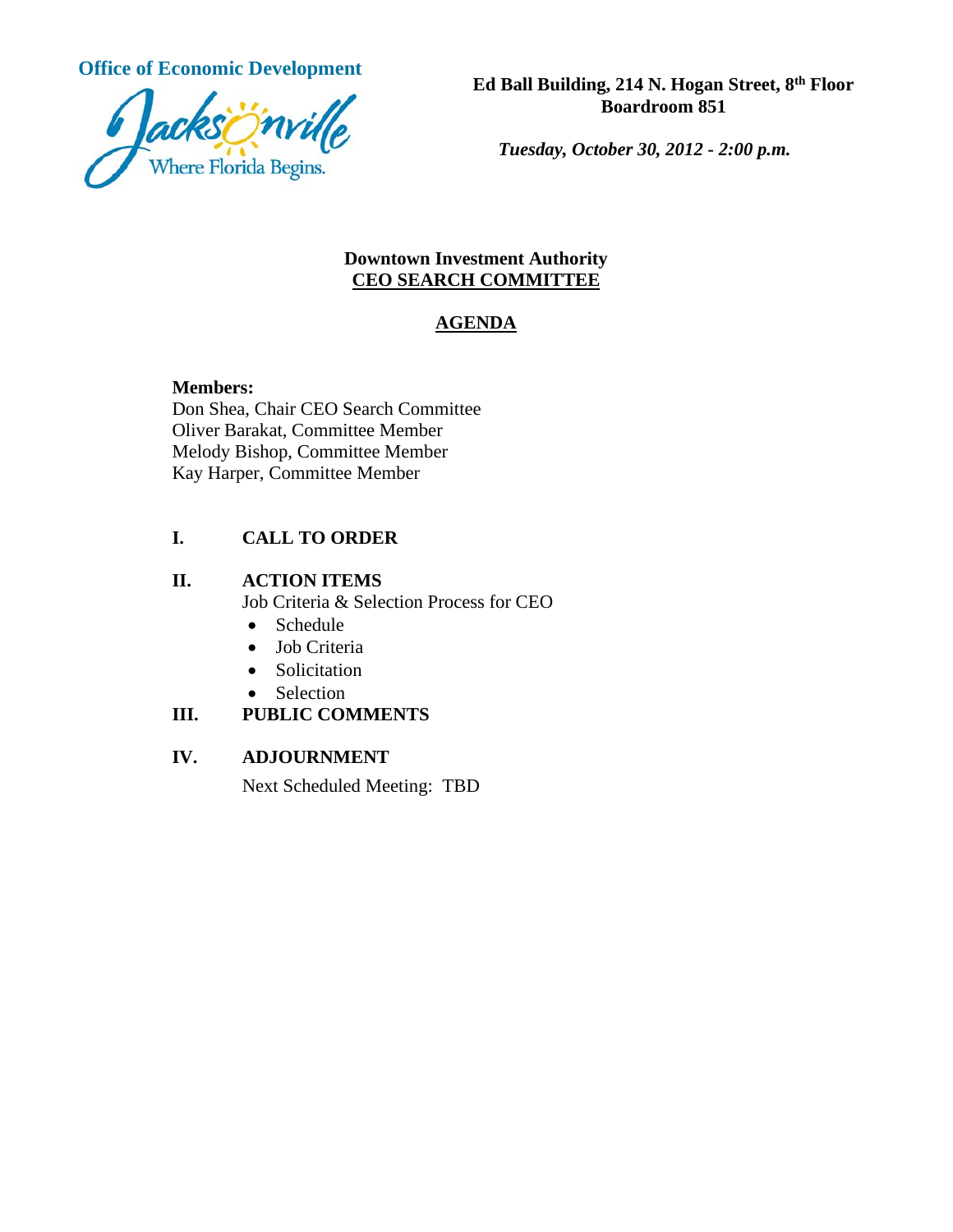**Office of Economic Development**



**Downtown Investment Authority (DIA) Board**

**Ed Ball Building, 214 N. Hogan St., 8th Floor Board Room 851 Hall**

*Tuesday, October 30, 2012 – 2:00 p.m.*

## *CEO SEARCH COMMITTEE MEETING MINUTES*

The CEO Search Committee of the DIA met at 2 p.m. prior to the 3 p.m. Regular DIA meeting in Boardroom 851 of the Ed Ball Building located at 214 N. Hogan Street.

**Board Members Present:** Chair Harris; Chair of the CEO Search Committee Don Shea; Board member O. Barakat; Board member M. Bishop; and Board member K. Harper were in attendance.

**Attendees:** Jason Gabriel with OGC; Paul Crawford, OED Acting Executive Director; Eric Lindstrom, OED; and Michelle Stephens, recording secretary.

#### **I. CALL TO ORDER**

Chair Harris called the CEO Search Committee meeting of the DIA to order at approximately 2:10 p.m.

Chair of the CEO Search Committee, Don Shea advised the committee that around the country there are currently 11 CEO searches underway, which is unusual. He noted that the number of current open positions could make the playing field and competition more difficult. Of the 11 open job announcements, Board member Shea chose three for the committee's review and consideration for the Jacksonville DIA CEO position. They included Georgetown Business Improvement District, Downtown Norfolk Council, and Downtown Phoenix, Inc.

Referencing the Enacting Legislation of the DIA (2012-364-E), Board member Shea suggested that the search for a CEO run simultaneously with the City Council process. Mr. Gabriel provided an overview of the Council process. The committee discussed the timeframe for submittal to City Council. In order for the legislation to be introduced and approved by Council by the end of the year, the legislation would need to be prepared and ready for introduction at the November 13, 2012 City Council meeting. It was the consensus of the committee that they did not want to wait until January for Council approval. The committee discussed introducing the legislation as an emergency, if necessary.

Board member Shea suggested and asked the committee their thoughts to engage a professional consultant for the search, noting the extent of time the search would involve for committee members and the experience needed for the process of conducting the search themselves. It was the consensus of the committee that a professional search consultant engage in the process.

Whether or not there was money in the DIA budget for the DIA to hire a search firm was discussed. The committee discussed whether to submit the legislation for the CEO criteria and selection process together with the budget request (cost of hiring a professional search team) or